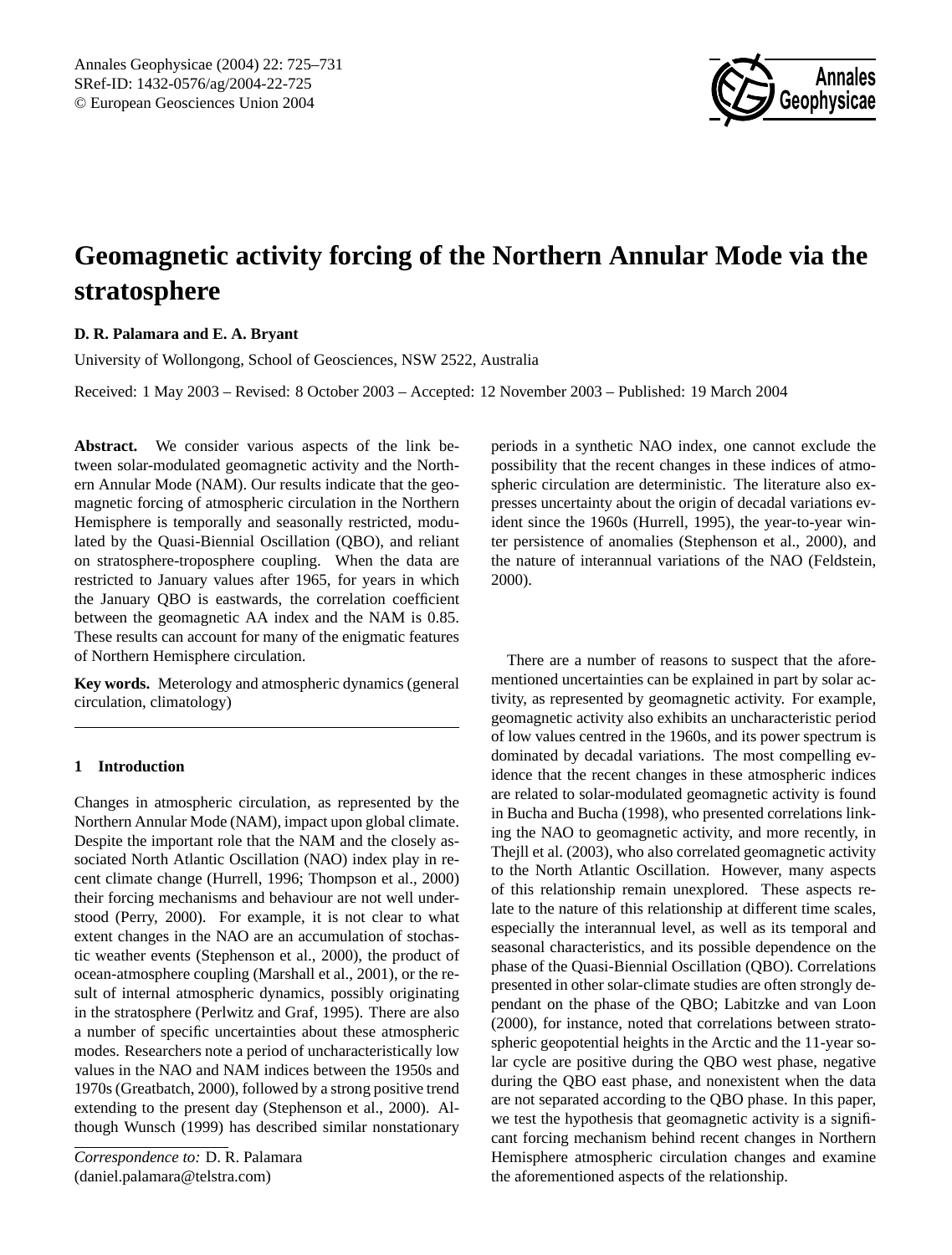

**Fig. 1.** Sliding correlations between the decadal variations of the geomagnetic AA and NAM indices. The decadal variations were extracted by applying an unweighted five-point moving average to the original data. The sliding correlation window width is 11 years, with a one-year increment. Correlation coefficients below 0.30 are unshaded. Note the period of consistently high, positive correlations for the January data, from approximately 1967 onwards. This indicates that the geomagnetic forcing of the Northern Hemisphere circulation is temporally and seasonally restricted.

### **2 Data and methods**

Monthly values of the (NAM) are provided online by David Thompson at the Annular Modes website (http://www.atmos. colostate.edu/ao/Data/ao index.html). The monthly NAM indices used in our study span 1899 to 2000, and are the same as those used by Thompson and Wallace (2000) and Thompson et al. (2000). The NAM indices were derived, by their providers, from the regression of monthly anomaly fields on the leading principal component of sea level pressure data in the Northern Hemisphere. The geomagnetic AA index was obtained from the NOAA NGDC Solar Terrestrial Physics Division website (ftp://ftp/ngdc.gov/STP/SOLAR\ DATA/RELATED INDICES), and is available from 1868 to 1999. The AA index, which is measured in nanoTesla (nT), was devised by Mayaud (1972) and is based on geomagnetic data from two antipodal stations, Hartland (England) and Canberra (Australia). Monthly zonal-mean zonal wind and zonal-mean temperature data were created by averaging the appropriate variables from the NCEP/NCAR Reanalysis data set (Kalnay et al. 1996), available from the NOAA-CIRES Climate Diagnostics Center website (http: //www.cdc.noaa.gov/cdc/reanalysis). The zonal wind and temperature data are available for 17 geopotential heights ranging from 1000 hPa to 10 hPa, and 2.5° intervals of latitude and longitude. The data for the QBO, which consist of equatorial 30 hPa zonal wind values, were obtained from the Joint Institute for the Study of the Atmosphere and Ocean (JISAO) website (http://tao.atmos.washington.edu/data sets/ qbo/) and are provided by Barbara Naujokat.

A five point unweighted moving average (i.e. with a halfwidth of two years) was used to facilitate the study of geomagnetic activity forcing of the NAM at different time scales. Decadal variations were isolated by applying the moving average to the year-to-year variations for each month for both the NAM and AA indices. Short-term (two-to five-year) variations were isolated by subtracting the smoothed data from the original indices. The use of the moving average resulted in the loss of the last two years of data. Therefore decadal and interannual versions of the AA and NAM indices only extend to 1997.

The results of Bucha and Bucha (1998) indicate that the relationship between the geomagnetic AA index and the NAO index, which is tantamount to the NAM index, is not constant over time. Therefore, the temporal nature of the relationship between the AA and NAM indices has been examined objectively for each month using sliding correlations for the decadal (smoothed) data and the cumulative sum of the squares of deviations for the interannual data. For the sliding correlations, 11-year windows were used so that at least one complete decadal cycle was covered, with one-year increments. The cumulative sums technique is demonstrated in Taylor et al. (2002), who developed it to extract a weak climatic signal from ecological data. It involves calculating the sum of the squares of the differences between two normalised time series. The slope of the cumulative sums reflects the strength of the correlation; uncorrelated data results in a slope of two, while strong positive correlations produce a slope close to zero (Taylor et al., 2002). Although the cumulative sums technique is not widespread in climate research, or well-developed in the literature, it is used in this instance because the sliding correlations method is inappropriate for the noisy interannual data. Sliding correlations performed on the interannual data (not shown) using both 11-year and 5-year windows yield highly variable, very low correlations that provide no information about the temporal aspect of possible correlations between geomagnetic activity and the NAM. The cumulative sums method is more dynamic because it is not necessary to specify a window width, and abrupt changes in the relationship between the two time series are well represented by the slope of the cumulative sums line.

One of Pittock's (1978) guidelines to solar-climate researchers emphasises the need to "critically examine the statistical significance of the result, making proper allowance for...autocorrelation and smoothing...". Serial correlation was taken into consideration when performing *t*-tests on correlation coefficients by replacing the actual number of observations with the effective number of observations  $(N_{\text{eff}})$ , which was calculated as follows (from Slonosky et al., 2000):

$$
N_{\text{eff}} = N \times \frac{(1 - r_1 r_2)}{(1 + r_1 r_2)},
$$

where N is the total number of observations, and  $r_1$  and  $r_2$ are the lag-one serial correlation coefficients of the two time series under consideration. The use of  $N_{\text{eff}}$  is especially pertinent to the correlations involving smoothed data, as the smoothing processes greatly increases serial correlation in the data.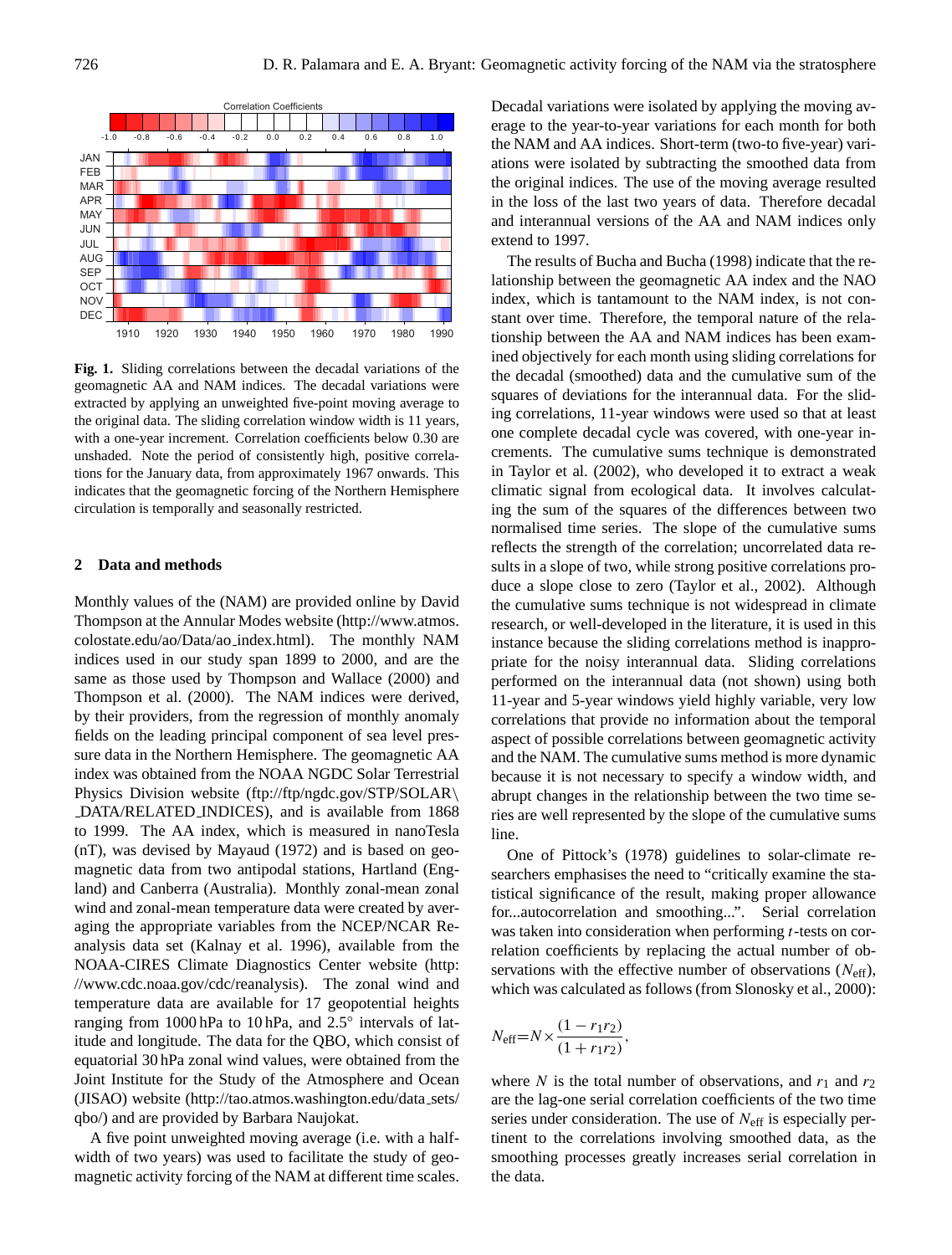

**Fig. 2.** The cumulative sum of squares for differences between the January interannual geomagnetic AA and NAM indices. The stippled line has a slope of two and represents uncorrelated data. The intervals from 1940 to 1950 and from the early 1960s onwards have a small slope, indicating that interannual variations of the geomagnetic AA index are well correlated to the interannual variations of the NAM index for those intervals.

### **3 Results**

The magnitude and sign of the sliding correlations (Fig. 1) are highly variable with time, indicating that the relationship between geomagnetic activity and the NAM is temporally inconsistent, and that for most months and decades there is no link between the two geophysical parameters. One interval that stands out, however, is the period of positive correlations between the decadal January AA and NAM indices, from 1967 onwards. This indicates that decadal variations in the winter NAM (and NAO), evident since the 1960s, are inphase with decadal variations in geomagnetic activity. There is also a period of consistently high negative correlations between the decadal August AA and NAM indices from 1930 to 1960. Since our aim is to examine the role of solar-forcing in recent, unexplained winter circulation changes, we do not discuss the results for the August data further. We note, however, that the correlations for the August data between 1930 and 1960 are strong  $(r < -0.60)$  on all time scales, and therefore, warrant future attention.

The cumulative sums, calculated for the interannual data, show a similar seasonal and temporal pattern as the sliding correlations. The results for January (Fig. 2), in particular, display intervals during which the interannual variations in the AA and NAM indices are correlated. The slope of the cumulative sums is shallow (and hence, the correlations are strong) between 1940 and 1950 and from the early 1960s onwards.

For the original (unmodified) January AA and NAM indices, the correlation coefficient between the two series from 1965 to 1997 is 0.62 ( $N_{\text{eff}}$ =28), which is statistically significant from zero at the 95% confidence level when Neff is used. Correlations for the interannual variations for the same period ( $r=0.49$ ;  $N_{\text{eff}}=33$ ) are also statistically signif-



**Fig. 3.** The January geomagnetic AA index (top) and the January NAM index (bottom), from 1965–1999. The correlation coefficient between these two time series is 0.62, which is statistically significant at the 95% confidence level.

icant from zero at the 95% confidence level. The correlation coefficient for the 1965 to 1997 decadal data  $(r=0.82)$ does not yield statistically significant results due to the limited number of effective observations ( $N_{\text{eff}}$ =5). This is a result of the smoothing process employed to extract the decadal variations, which has enhanced the already high serial correlation in both the AA and NAM indices. The strong correspondence between the January AA and NAM indices, from the mid 1960s onwards, is shown in Fig. 3. Correlation coefficients for other months, even December and February, are considerably lower and do not achieve statistical significance on any time scale.

When describing links between the solar cycle and the lower atmosphere, much of the modern literature indicates that the QBO plays an important role, modulating solarclimate relationships based on the direction of the QBO winds (Labitzke and van Loon, 2000). It is not clear, however, if geomagnetic forcing of the lower atmosphere is also contingent on the phase of the QBO, especially since the results so far have yielded statistically significant and relatively robust results without any consideration of the QBO. A strong improvement in the results was evident, however, when the January data were separated according to the phase of the QBO (Fig. 4). When the QBO phase is easterly, the January AA and NAM indices are strongly correlated

January AA, NAM indices (1965-1999)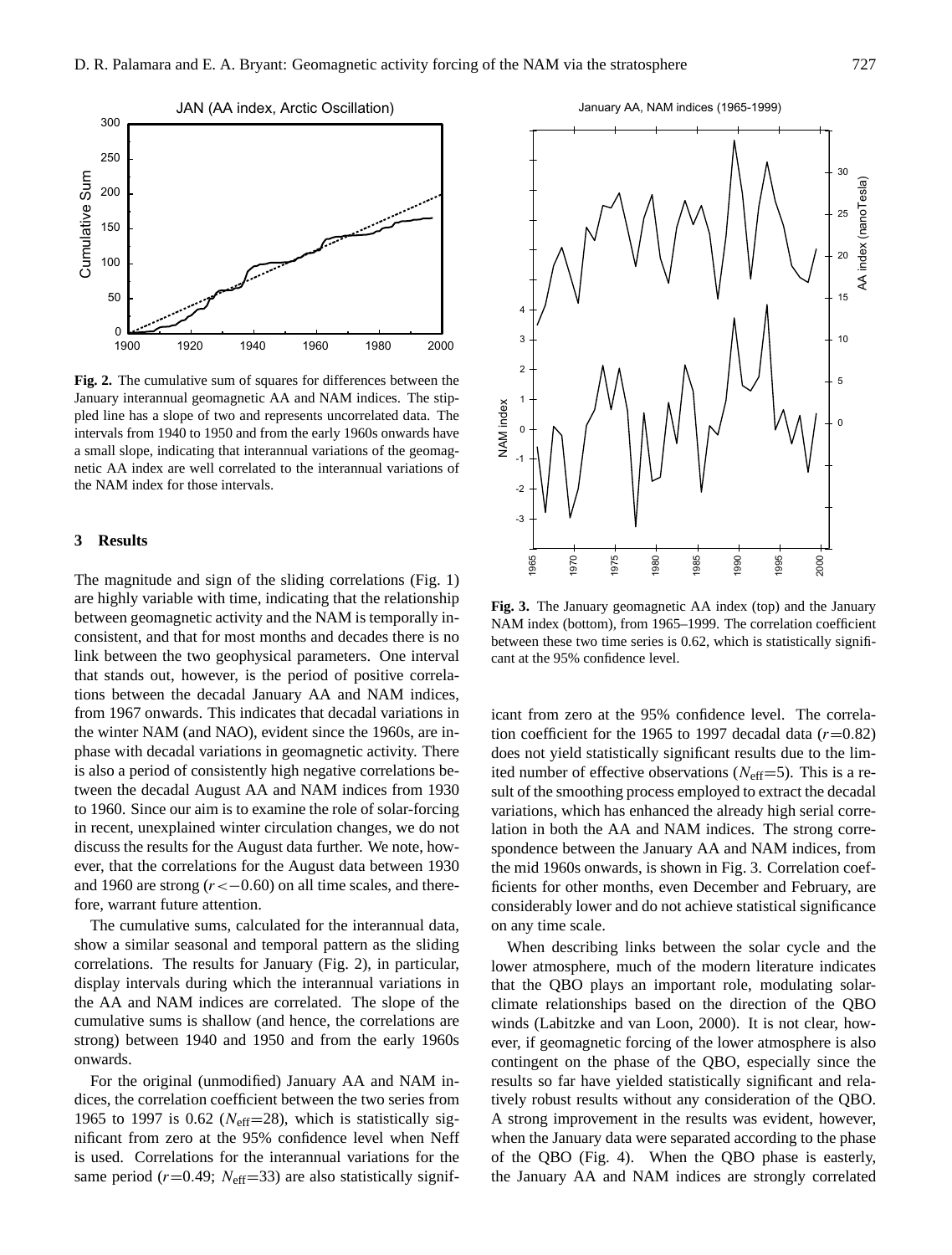

**Fig. 4.** Scatter plot of the January geomagnetic AA index and the January NAM index from 1965–1997 for **(a)** Januaries in which the QBO winds are easterly, and **(b)** Januaries in which the QBO winds are westerly. The correlation coefficient between these two time series for the QBO east years is 0.85, which is statistically significant at the 95% confidence level. Conversely, the correlation for the QBO west years is only 0.38 and is not statistically significant at the 95% confidence level.

 $(r=0.85, N=15)$ . This correlation is statistically significant from zero at the 95% confidence level, and the improvement in correlation magnitude over the unseparated data is not a function of the reduced sample size. This is evident because the original January AA and NAM indices for QBO west data are poorly correlated  $(r=0.38, N=18)$  and do not achieve statistical significance at the 95% confidence level. Incorporating the QBO into analysis for other boreal winter months did not appreciably improve the magnitude of the correlation coefficients.

Our analyses so far have revealed that strong correlations between the geomagnetic AA index and the NAM only occur in January, are restricted to periods after the early 1960s (though interannual variations show some correspondence between 1940 and 1950), and are strongest during the QBO east phase. We now examine the spatial signature of geomagnetic activity forcing on zonal-mean zonal wind and temperature data from 1965–1997. Correlations between the unmodified AA index and zonal-mean zonal wind data from the NCEP/NCAR reanalyses are shown for December and January in Figs. 5a and 5b. In all cases,  $N=33$ , requiring an approximate correlation coefficient of 0.35 for a statistical significance at the 95% confidence level. The effective number of observations is not considered because the data have not been smoothed and the zonal wind time series are not strongly serially correlated. These correlations include data for both phases of the QBO, and therefore, incorporate all years from 1965 to 1997 in order to capture both the decadal and the interannual similarities between the AA and the NAM. When restricted to interannual data for the QBO east phase only, the signature of geomagnetic activity is generally the same but the January correlation coefficients are greater (not shown). The geomagnetic activity signature in the January zonal-mean zonal wind data matches that of the NAM. It is characterised by a broad area of positive correlations between 45◦ N and 65◦ N, and an area of negative correlations between 15◦ N and 40◦ N. Although these correlations extend beyond the troposphere into the lower stratosphere, statistically significant coefficients are limited to altitudes below ∼20 km.

The dipole pattern of correlations in December, however, is strongest in the stratosphere and is statistically significant only above altitudes of ∼12 km. Christiansen (2002) indicated that zonal-mean zonal wind anomalies at a geopotential height of 10 hPa and a latitude of 60◦ N influence the phase of the Arctic Oscillation 30 days later. The correlations shown in Fig. 5a for December encompass this area, and suggest that zonal-mean zonal wind variations resulting from geomagnetic activity can influence the January zonal wind field. The correlation between the geomagnetic AA index and the zonal-mean zonal wind at this particular point (60◦ N, 10 hPa) is 0.44. Correlations for other months (not shown) do not show a pattern similar to the NAM signature in zonal-mean zonal wind, and generally lack statistically significant correlations. We note, however, that although the December geomagnetic activity has some influence on tropospheric circulation in January (as represented by the NAM index), geomagnetic activity in January still has a stronger influence. For instance, the correlation between the January NAM index and the December AA index is 0.41 ( $N_{\text{eff}}$ =31), which is statistically significant at the 95% confidence level, and confirms that the impact of geomagnetic activity on December circulation (Fig. 5a) is carrying forward to the following Januaries, shown in Fig. 5b. However, the correlation between the January NAM and AA indices (presented earlier as  $r=0.49$ ) is even stronger, indicating that geomagnetic activity in January has a greater influence on January circulation than the follow-on effect from December.

The zonal-mean zonal wind changes associated with geomagnetic activity are accompanied by the zonal-mean temperature changes shown in Figs. 5c and 5d. In December, zonal-mean temperatures in the stratospheric polar night region (north of 60◦N and above 10 km) are negatively correlated to the AA index. Many of the correlation coefficients in this area are statistically significant at the 95% confidence level. These correlations are matched by positive correlations south of 60<sup>°</sup> N, still above an altitude of 10 km. In January, the largest correlation coefficients, and subsequently the only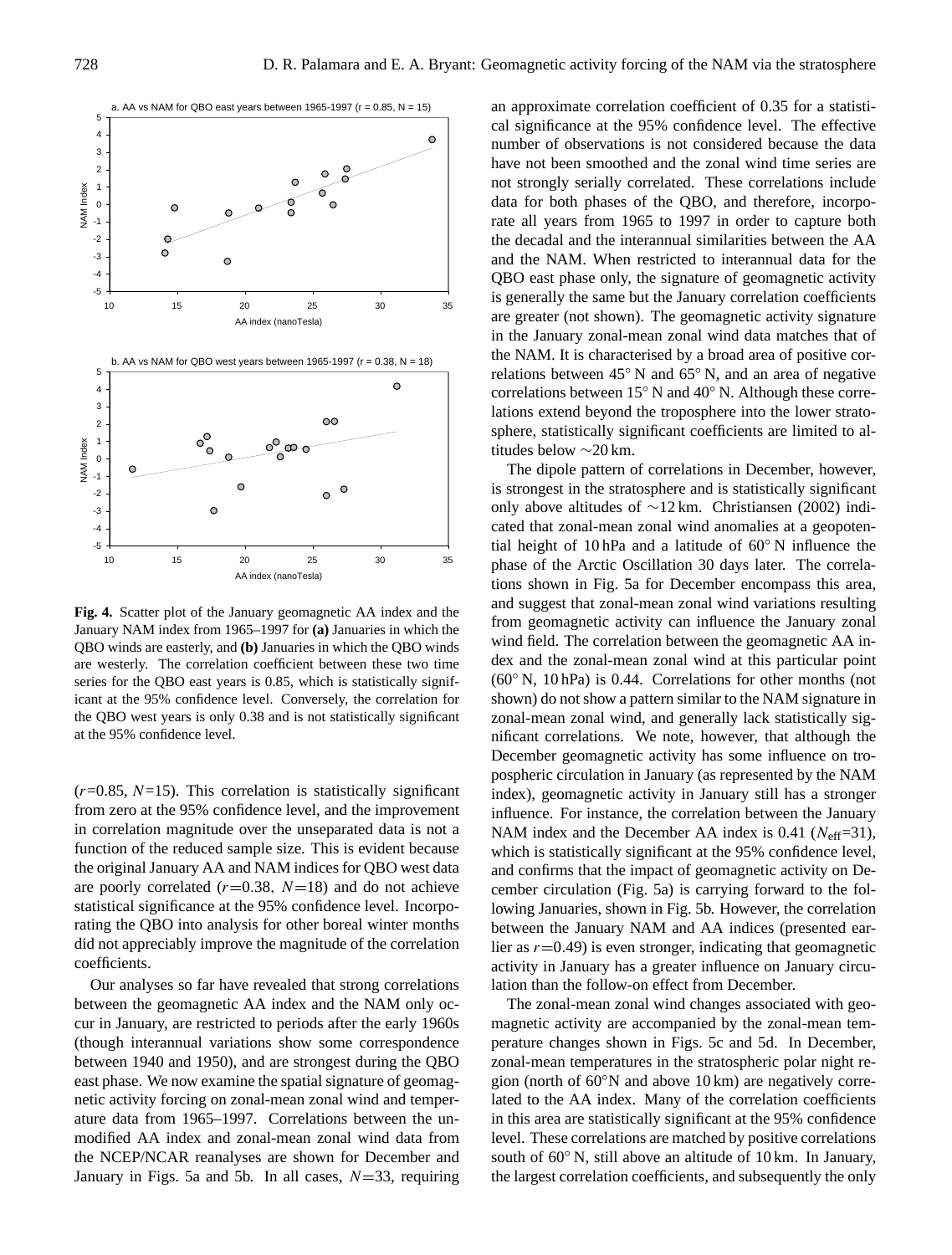

**Fig. 5.** Correlation coefficients between the geomagnetic AA index and **(a)** December zonal-mean zonal wind, **(b)** January zonal-mean zonal wind, **(c)** December zonal-mean temperature, **(d)** January zonal-mean temperature, from 1965–1997. The r=0.35 contour is indicated by a solid line, and represents the approximate threshold for statistical significance at the 95% confidence level. (a) and (b) show that the geomagnetic activity signal is restricted to the stratosphere in December, but is most pronounced in the troposphere during January. The strong similarity between the geomagnetic activity signature in the January zonal-mean zonal wind data and the corresponding NAM signature confirms the reality of the relationship. (c) and (d) show the corresponding geomagnetic activity signal in temperature data. In December, temperatures in the stratospheric polar region are inversely correlated to the geomagnetic AA index. By modifying the latitudinal temperature gradient of the lower stratosphere, geomagnetic activity is coupled to the troposphere. This is evident in the January correlations, which are strongest in the upper troposphere. It appears that although the impact of geomagnetic activity on the December stratosphere influences tropospheric circulation in January through stratosphere-troposphere coupling, geomagnetic activity in January also impacts strongly on January zonal wind and temperature, as demonstrated by the correlations presented in the text.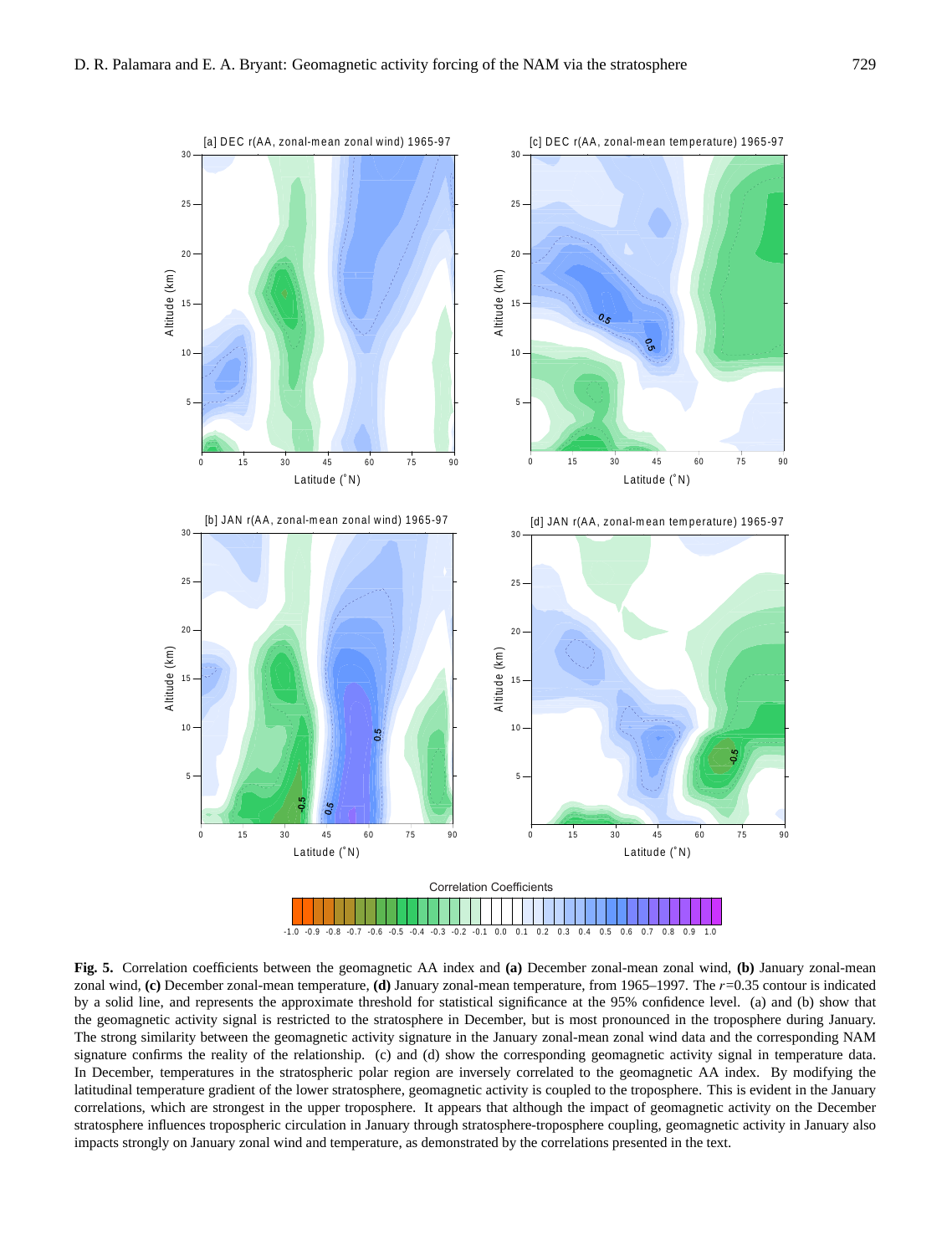ones that are statistically significant, are found lower in the northern atmosphere, below 10 km. This coincides with the spatial pattern of the maximum zonal-mean zonal wind correlations, and may reflect the downward propagation of geomagnetic activity induced anomalies from the stratosphere to the troposphere.

#### **4 Discussion**

There is a marked change in the NAM at the beginning of the 1960s associated with the onset of external forcing (Feldstein, 2002). By comparing the trend and variance of the winter NAM for the 1899–1967 period to that of the 1967– 1997 period, Feldstein (2002) concludes that the interannual variability for the earlier period is derived from climate noise (i.e. internal forcing), and the latter period is characterised by external forcing. Feldstein (2002) associates the external forcing with either hydrosphere/cryosphere coupling to the atmosphere or with a source external to the climate system, such as changes in stratospheric aerosol or ozone concentration. We conclude that solar-modulated geomagnetic activity represents the external process that has forced part of the recent changes in the NAM and NAO.

Therefore, we attribute some of the winter trend in the NAM index to solar processes associated with geomagnetic activity, which also display an increasing trend since the mid 1960s. Similarly, the period of uncharacteristic low NAM values can be attributed to a concurrent low period in the AA index. The origin of the interannual variations in the NAM and NAO can also be explained in part by this relationship, at least for winters in which the QBO winds are easterly. Our findings allow us to present an alternative hypothesis regarding the origin of the decadal variations evident in North Atlantic climate parameters since the 1960s. Tourre et al. (1999) described a quasi-decadal frequency in sea surface temperature and sea level pressure variability in the Atlantic Ocean with a frequency of around 11.4 years. They presented a figure showing that, in recent years, variations at this frequency only occur after 1960 (see their Fig. 1b), and indicated that it represents an extension of the North Atlantic Oscillation. Similarly, Venegas and Mysak (2000) note a change in sea ice concentrations and sea level pressures in the North Atlantic between 1950 and 1960. Decadal variations in both of these climatic parameters are evident from 1960 onwards, but are predominantly a winter phenomenon. Through the analysis of Northern Hemisphere 500 hPa geopotential heights, Knox et al. (1988) describe a climatic jump around 1962 that marks the abrupt beginning of a different climate regime. The strong correlations between the January AA and NAM indices from 1965 onwards suggest that the onset of solar forcing of the Northern Hemisphere circulation may be the cause of this regime change and the source of the decadal variations in North Atlantic climate.

We note that differences between our findings and those of Thejll et al. (2003), who deal with similar questions, are largely due to different analytical techniques and overall, our findings can be used as confirmation of earlier findings, including theirs. Thejll et al. (2003), for example, used a much wider window (31 years compared to our 11 years) for their sliding correlations, and subsequently placed the onset of the geomagnetic forcing at the early 1970s compared to our estimate of the mid-1960s. We also note that our use of monthly indices, rather than the seasonal indices used by Thejll et al. (2003), has allowed us to restrict the geomagnetic forcing of the Northern Hemisphere in the lower atmosphere specifically to January, whereas they have described it as a winter phenomenon. Finally, we have separated annual and decadal variations in our analyses, allowing us to incorporate the QBO into our correlations, and argue against the point made in Thejll et al. (2003) that the correlation is "driven by variability on time scales of 7–10 years", as we found strong correlations on interannual time scales when data corresponding to QBO's east years only were considered.

Our findings represent a solar-climate relationship that has practical, as well as statistical significance, evidenced by the importance of the NAM to Northern Hemisphere climate. The crucial question now relates to how solar/geomagnetic activity is coupled to the lower atmosphere. For part of this mechanism it is likely that geomagnetic activity influences the meridional temperature gradient, and subsequently the stratosphere zonal wind structure of the stratosphere, which, in turn, impacts upon tropospheric circulation through a number of possible processes outlined in Shindell et al. (2001) and Baldwin and Dunkerton (2001). The seasonality of the relationship is a function of stratospheretroposphere coupling, which only occurs during winter months.

Further research must consider how these stratospheric changes originate. Crucial to this endeavour is the elucidation of which physical processes in the atmosphere can be associated with geomagnetic activity. It is also important to explain the temporal pattern, as well as the role of the QBO in modulating the relationship.Therefore, we conclude that geomagnetic activity plays an important role in recent climate change, but that the mechanism behind this relationship needs further clarification.

*Acknowledgements.* D. Palamara would like to thank A. Golab for her revisions of the manuscript and comments regarding the research. The authors also thank the individuals and organisations that provided the atmospheric and solar data used in this study, and two anonymous reviewers for their comments and insights.

Topical Editor O. Boucher thanks two referees for their help in evaluating this paper.

#### **References**

- Baldwin, M. P. and Dunkerton, T. J.: Stratospheric harbingers of anomalous weather regimes, Science, 294, 581–584, 2001.
- Bucha, V. and Bucha, V.: Geomagnetic forcing of changes in climate and in the atmospheric circulation, J. Atmos. Solar-Terr. Phys., 60, 145–169, 1998.